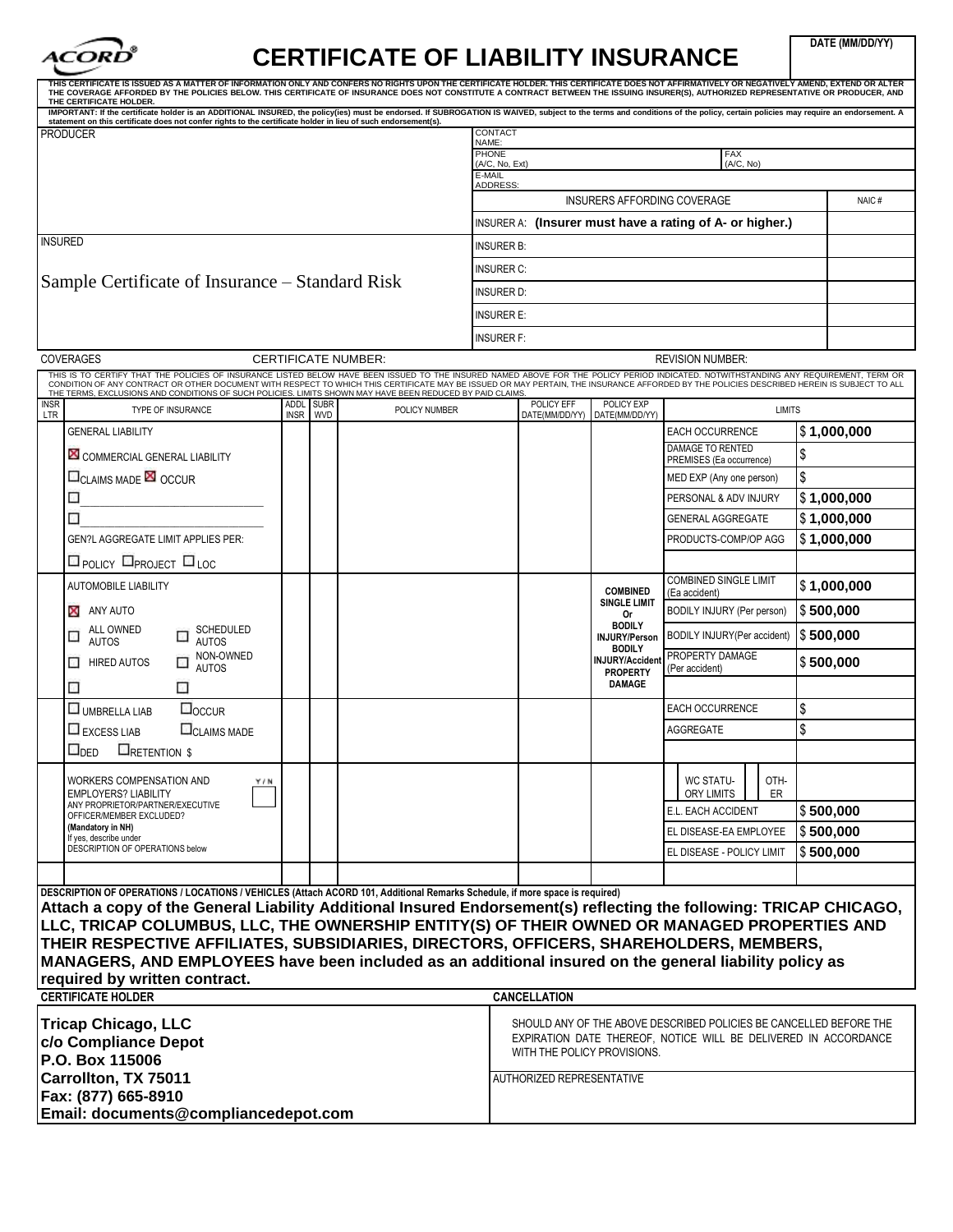

## **CERTIFICATE OF LIABILITY INSURANCE**

**DATE (MM/DD/YY)**

| THIS CERTIFICATE IS ISSUED AS A MATTER OF INFORMATION ONLY AND CONFERS NO RIGHTS UPON THE CERTIFICATE HOLDER. THIS CERTIFICATE DOES NOT AFFIRMATIVELY OR NEGATIVELY AMEND, EXTEND OR ALTER<br>THE COVERAGE AFFORDED BY THE POLICIES BELOW. THIS CERTIFICATE OF INSURANCE DOES NOT CONSTITUTE A CONTRACT BETWEEN THE ISSUING INSURER(S), AUTHORIZED REPRESENTATIVE OR PRODUCER, AND<br>THE CERTIFICATE HOLDER. |             |            |                            |                    |                                                           |                                       |                                                                    |           |               |  |  |
|---------------------------------------------------------------------------------------------------------------------------------------------------------------------------------------------------------------------------------------------------------------------------------------------------------------------------------------------------------------------------------------------------------------|-------------|------------|----------------------------|--------------------|-----------------------------------------------------------|---------------------------------------|--------------------------------------------------------------------|-----------|---------------|--|--|
| IMPORTANT: If the certificate holder is an ADDITIONAL INSURED, the policy(ies) must be endorsed. If SUBROGATION IS WAIVED, subject to the terms and conditions of the policy, certain policies may require an endorsement. A<br>statement on this certificate does not confer rights to the certificate holder in lieu of such endorsement(s).                                                                |             |            |                            |                    |                                                           |                                       |                                                                    |           |               |  |  |
| <b>PRODUCER</b>                                                                                                                                                                                                                                                                                                                                                                                               |             |            |                            | CONTACT<br>NAME:   |                                                           |                                       |                                                                    |           |               |  |  |
|                                                                                                                                                                                                                                                                                                                                                                                                               |             |            |                            |                    | <b>PHONE</b><br><b>FAX</b><br>(A/C, No, Ext)<br>(A/C, No) |                                       |                                                                    |           |               |  |  |
|                                                                                                                                                                                                                                                                                                                                                                                                               |             |            |                            | E-MAIL<br>ADDRESS: |                                                           |                                       |                                                                    |           |               |  |  |
|                                                                                                                                                                                                                                                                                                                                                                                                               |             |            |                            |                    |                                                           | INSURERS AFFORDING COVERAGE           |                                                                    |           | NAIC#         |  |  |
|                                                                                                                                                                                                                                                                                                                                                                                                               |             |            |                            |                    |                                                           |                                       | INSURER A: (Insurer must have a rating of A- or higher.)           |           |               |  |  |
| <b>INSURED</b>                                                                                                                                                                                                                                                                                                                                                                                                |             |            |                            | <b>INSURER B:</b>  |                                                           |                                       |                                                                    |           |               |  |  |
|                                                                                                                                                                                                                                                                                                                                                                                                               |             |            |                            | <b>INSURER C:</b>  |                                                           |                                       |                                                                    |           |               |  |  |
| Sample Certificate of Insurance – Professional                                                                                                                                                                                                                                                                                                                                                                |             |            |                            | <b>INSURER D:</b>  |                                                           |                                       |                                                                    |           |               |  |  |
|                                                                                                                                                                                                                                                                                                                                                                                                               |             |            |                            | <b>INSURER E:</b>  |                                                           |                                       |                                                                    |           |               |  |  |
|                                                                                                                                                                                                                                                                                                                                                                                                               |             |            |                            | <b>INSURER F:</b>  |                                                           |                                       |                                                                    |           |               |  |  |
| <b>COVERAGES</b>                                                                                                                                                                                                                                                                                                                                                                                              |             |            | <b>CERTIFICATE NUMBER:</b> |                    |                                                           |                                       | <b>REVISION NUMBER:</b>                                            |           |               |  |  |
| THIS IS TO CERTIFY THAT THE POLICIES OF INSURANCE LISTED BELOW HAVE BEEN ISSUED TO THE INSURED NAMED ABOVE FOR THE POLICY PERIOD INDICATED. NOTWITHSTANDING ANY REQUIREMENT, TERM OR<br>CONDITION OF ANY CONTRACT OR OTHER DOCUMENT WITH RESPECT TO WHICH THIS CERTIFICATE MAY BE ISSUED OR MAY PERTAIN, THE INSURANCE AFFORDED BY THE POLICIES DESCRIBED HEREIN IS SUBJECT TO ALL                            |             |            |                            |                    |                                                           |                                       |                                                                    |           |               |  |  |
| THE TERMS, EXCLUSIONS AND CONDITIONS OF SUCH POLICIES. LIMITS SHOWN MAY HAVE BEEN REDUCED BY PAID CLAIMS.<br><b>INSR</b><br>TYPE OF INSURANCE                                                                                                                                                                                                                                                                 | ADDL SUBR   |            | POLICY NUMBER              |                    | <b>POLICY EFF</b>                                         | POLICY EXP                            | <b>LIMITS</b>                                                      |           |               |  |  |
| LTR<br><b>GENERAL LIABILITY</b>                                                                                                                                                                                                                                                                                                                                                                               | <b>INSR</b> | <b>WVD</b> |                            |                    | DATE(MM/DD/YY)                                            | DATE(MM/DD/YY)                        | EACH OCCURRENCE                                                    |           | \$1,000,000   |  |  |
|                                                                                                                                                                                                                                                                                                                                                                                                               |             |            |                            |                    |                                                           |                                       | DAMAGE TO RENTED                                                   |           |               |  |  |
| COMMERCIAL GENERAL LIABILITY                                                                                                                                                                                                                                                                                                                                                                                  |             |            |                            |                    |                                                           |                                       | PREMISES (Ea occurrence)                                           | \$        |               |  |  |
| <b>ELAIMS MADE EN OCCUR</b>                                                                                                                                                                                                                                                                                                                                                                                   |             |            |                            |                    |                                                           |                                       | MED EXP (Any one person)                                           | \$        |               |  |  |
| П<br>П                                                                                                                                                                                                                                                                                                                                                                                                        |             |            |                            |                    |                                                           |                                       | PERSONAL & ADV INJURY                                              |           | \$1,000,000   |  |  |
|                                                                                                                                                                                                                                                                                                                                                                                                               |             |            |                            |                    |                                                           |                                       | <b>GENERAL AGGREGATE</b>                                           |           | \$1,000,000   |  |  |
| <b>GEN?L AGGREGATE LIMIT APPLIES PER:</b><br>$\square$ POLICY $\square$ PROJECT $\square$ LOC                                                                                                                                                                                                                                                                                                                 |             |            |                            |                    |                                                           |                                       | PRODUCTS-COMP/OP AGG                                               |           | $\$1,000,000$ |  |  |
| <b>AUTOMOBILE LIABILITY</b>                                                                                                                                                                                                                                                                                                                                                                                   |             |            |                            |                    |                                                           | <b>COMBINED</b>                       | <b>COMBINED SINGLE LIMIT</b><br>(Ea accident)                      |           | \$1,000,000   |  |  |
| ANY AUTO                                                                                                                                                                                                                                                                                                                                                                                                      |             |            |                            |                    |                                                           | <b>SINGLE LIMIT</b><br>0r             | BODILY INJURY (Per person)                                         |           | \$500,000     |  |  |
| ALL OWNED<br>SCHEDULED<br>□<br><b>AUTOS</b><br><b>AUTOS</b>                                                                                                                                                                                                                                                                                                                                                   |             |            |                            |                    |                                                           | <b>BODILY</b><br><b>INJURY/Person</b> | BODILY INJURY(Per accident)                                        | \$500,000 |               |  |  |
| NON-OWNED<br><b>HIRED AUTOS</b><br>□<br>п                                                                                                                                                                                                                                                                                                                                                                     |             |            |                            |                    |                                                           | <b>BODILY</b><br>INJURY/Accident      | PROPERTY DAMAGE                                                    |           | \$500,000     |  |  |
| <b>AUTOS</b><br>□<br>⊡                                                                                                                                                                                                                                                                                                                                                                                        |             |            |                            |                    |                                                           | <b>PROPERTY</b><br><b>DAMAGE</b>      | (Per accident)                                                     |           |               |  |  |
| $\square$ <sub>OCCUR</sub><br>UMBRELLA LIAB                                                                                                                                                                                                                                                                                                                                                                   |             |            |                            |                    |                                                           |                                       | <b>EACH OCCURRENCE</b>                                             | \$        |               |  |  |
| <b>CLAIMS MADE</b><br>$\Box$ EXCESS LIAB                                                                                                                                                                                                                                                                                                                                                                      |             |            |                            |                    |                                                           |                                       | AGGREGATE                                                          | \$        |               |  |  |
| <b>ERETENTION \$</b><br>$\sqcup_{\sf DED}$                                                                                                                                                                                                                                                                                                                                                                    |             |            |                            |                    |                                                           |                                       |                                                                    |           |               |  |  |
| WORKERS COMPENSATION AND<br>Y/N                                                                                                                                                                                                                                                                                                                                                                               |             |            |                            |                    |                                                           |                                       | WC STATU-<br>OTH-                                                  |           |               |  |  |
| <b>EMPLOYERS? LIABILITY</b><br>ANY PROPRIETOR/PARTNER/EXECUTIVE                                                                                                                                                                                                                                                                                                                                               |             |            |                            |                    |                                                           |                                       | ORY LIMITS<br>ER<br>E.L. EACH ACCIDENT                             |           | \$500,000     |  |  |
| OFFICER/MEMBER EXCLUDED?<br>(Mandatory in NH)                                                                                                                                                                                                                                                                                                                                                                 |             |            |                            |                    |                                                           |                                       | EL DISEASE-EA EMPLOYEE                                             |           | \$500,000     |  |  |
| If yes, describe under<br>DESCRIPTION OF OPERATIONS below                                                                                                                                                                                                                                                                                                                                                     |             |            |                            |                    |                                                           |                                       | EL DISEASE - POLICY LIMIT                                          |           | \$500,000     |  |  |
| <b>Professional Liability</b>                                                                                                                                                                                                                                                                                                                                                                                 |             |            |                            |                    |                                                           |                                       |                                                                    |           | 1,000,000     |  |  |
|                                                                                                                                                                                                                                                                                                                                                                                                               |             |            |                            |                    |                                                           |                                       |                                                                    |           |               |  |  |
| DESCRIPTION OF OPERATIONS / LOCATIONS / VEHICLES (Attach ACORD 101, Additional Remarks Schedule, if more space is required)                                                                                                                                                                                                                                                                                   |             |            |                            |                    |                                                           |                                       |                                                                    |           |               |  |  |
| Attach a copy of the General Liability Additional Insured Endorsement(s) reflecting the following: TRICAP CHICAGO,<br>LLC, TRICAP COLUMBUS, LLC, THE OWNERSHIP ENTITY(S) OF THEIR OWNED OR MANAGED PROPERTIES AND                                                                                                                                                                                             |             |            |                            |                    |                                                           |                                       |                                                                    |           |               |  |  |
| THEIR RESPECTIVE AFFILIATES, SUBSIDIARIES, DIRECTORS, OFFICERS, SHAREHOLDERS, MEMBERS,                                                                                                                                                                                                                                                                                                                        |             |            |                            |                    |                                                           |                                       |                                                                    |           |               |  |  |
| MANAGERS, AND EMPLOYEES have been included as an additional insured on the general liability policy as                                                                                                                                                                                                                                                                                                        |             |            |                            |                    |                                                           |                                       |                                                                    |           |               |  |  |
| required by written contract.                                                                                                                                                                                                                                                                                                                                                                                 |             |            |                            |                    |                                                           |                                       |                                                                    |           |               |  |  |
| <b>CERTIFICATE HOLDER</b>                                                                                                                                                                                                                                                                                                                                                                                     |             |            |                            |                    | <b>CANCELLATION</b>                                       |                                       |                                                                    |           |               |  |  |
| <b>Tricap Chicago, LLC</b>                                                                                                                                                                                                                                                                                                                                                                                    |             |            |                            |                    |                                                           |                                       | SHOULD ANY OF THE ABOVE DESCRIBED POLICIES BE CANCELLED BEFORE THE |           |               |  |  |
| c/o Compliance Depot                                                                                                                                                                                                                                                                                                                                                                                          |             |            |                            |                    | WITH THE POLICY PROVISIONS.                               |                                       | EXPIRATION DATE THEREOF, NOTICE WILL BE DELIVERED IN ACCORDANCE    |           |               |  |  |
| P.O. Box 115006                                                                                                                                                                                                                                                                                                                                                                                               |             |            |                            |                    |                                                           |                                       |                                                                    |           |               |  |  |
| Carrollton, TX 75011                                                                                                                                                                                                                                                                                                                                                                                          |             |            |                            |                    | AUTHORIZED REPRESENTATIVE                                 |                                       |                                                                    |           |               |  |  |
| Fax: (877) 665-8910<br>Email: documents@compliancedepot.com                                                                                                                                                                                                                                                                                                                                                   |             |            |                            |                    |                                                           |                                       |                                                                    |           |               |  |  |
|                                                                                                                                                                                                                                                                                                                                                                                                               |             |            |                            |                    |                                                           |                                       |                                                                    |           |               |  |  |
|                                                                                                                                                                                                                                                                                                                                                                                                               |             |            |                            |                    |                                                           |                                       |                                                                    |           |               |  |  |